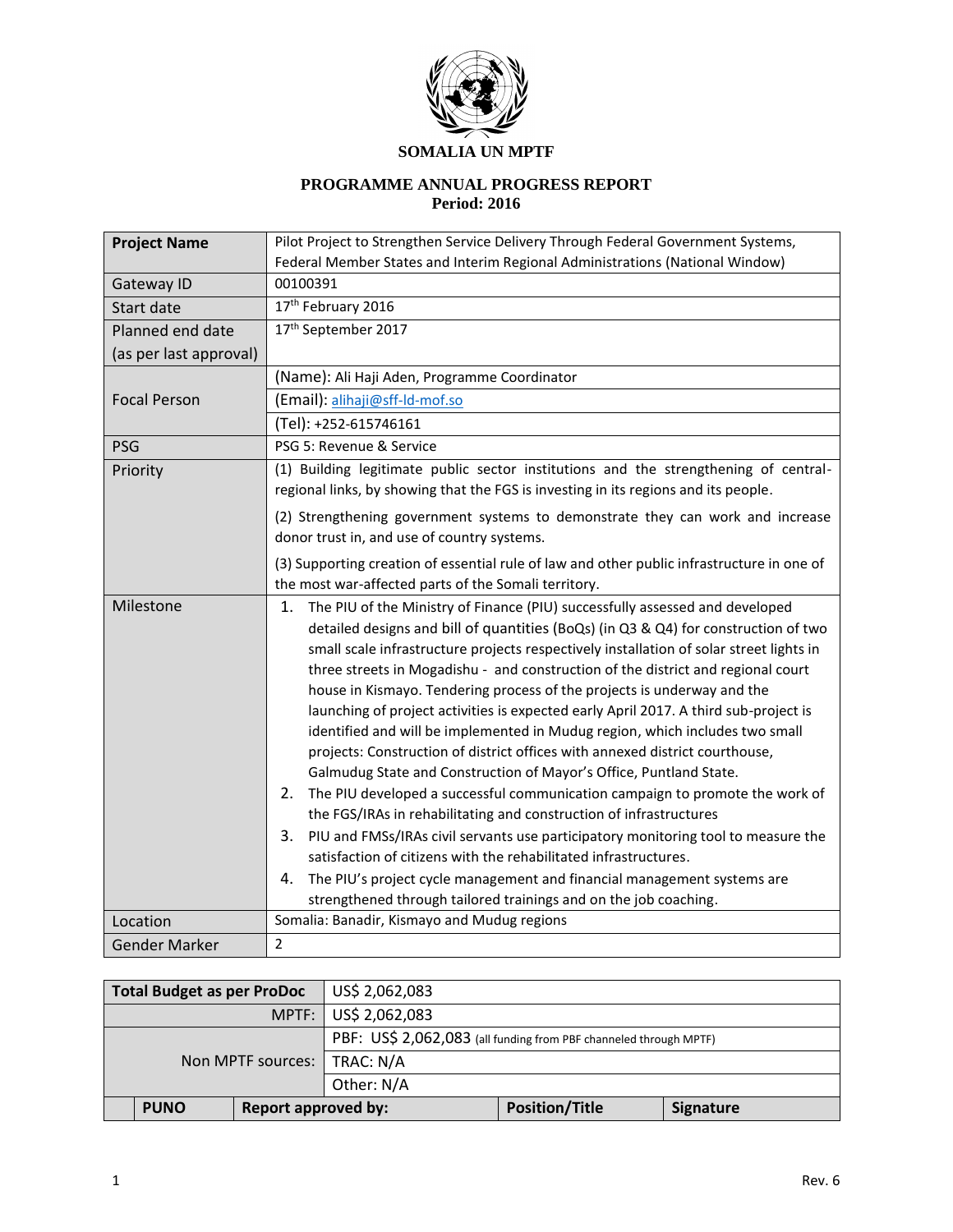

| <b>Total MPTF Funds Received</b> |         |                   |                    | <b>Total non-MPTF Funds Received</b> |                   |                    |
|----------------------------------|---------|-------------------|--------------------|--------------------------------------|-------------------|--------------------|
| <b>PUNO</b>                      | Q4 2016 | <b>Cumulative</b> | <b>Annual 2016</b> | Q4 2016                              | <b>Cumulative</b> | <b>Annual 2016</b> |
| <b>FGS MOF</b>                   |         | 760.000           | 760,000            |                                      |                   |                    |
| <b>UNDP</b>                      |         | 139.408           | 139,408            |                                      |                   |                    |
| Total                            |         | 899,408           | 899,408            |                                      |                   |                    |

|                |         | JP Expenditure of MPTF Funds <sup>1</sup> |             | JP Expenditure of non-MPTF Funds |                   |             |
|----------------|---------|-------------------------------------------|-------------|----------------------------------|-------------------|-------------|
| <b>PUNO</b>    | Q4 2016 | <b>Cumulative</b>                         | Annual 2016 | Q4 2016                          | <b>Cumulative</b> | Annual 2016 |
| <b>FGS MOF</b> | 46,128  | 73,416.28                                 | 73,416.28   |                                  |                   |             |
| <b>UNDP</b>    |         | 12,517.28                                 | 12,517.28   |                                  |                   |             |
| <b>Total</b>   | 46,128  | 85,933.56                                 | 85,933.56   |                                  |                   |             |

## **SITUATION UPDATE**

The Pilot project under the national funding stream has started its implementation in February 2016. The political situation in Somalia, especially during the second half of the year, has not directly affected the project during the reporting period. The project has been progressing well with the assessment and design of the sub-project, capacity development activities and the consultation process on identification/prioritizing of the third infrastructure sub-project.

The consultations, which took place during Q4 in Mudug, Gedo, Bakool and Nugal covering a number of district within each region based on the conflict history such as land disputes and community disputes with charcoal traders in Bandiiradley district of Galmudug State; armed conflict between Galmudug and Puntland administration over Galkacyo town and land disputes in Puntland. In order to avoid any further conflict between the two states, the team from the PIU identified small scale projects from both states, hence the intervention will do no harm and contribute to the peace building between the two states.

The prioritized projects from each state are the following:

- 1. Galmudug: *Construction of district offices with annexed district courthouse* The district has experienced enormous growth in the last few years, the administration doesn't have an office to house the officials. Aside from that, all disputes are settled in a customary court. To curb this the administration asked for courthouse to provide justice service.
- 2. Puntland: *Construction of Mayors office* The main administration block got destroyed following a terrorist attack. Currently the officials have no office, which has slowed down the delivery of public service.

To mitigate potential risks that may be encountered during the project implementation, the PIU is managing and updating the risks identified in the initial risk management plan.

The government, the World Bank (WB) and the UN are working together to coordinate the intervention and

 $\overline{a}$ 

<sup>1</sup> **Uncertified expenditures**. Certified annual expenditures can be found in the Annual Financial Report of MPTF Office [\(http://mptf.undp.org/factsheet/fund/4SO00](http://mptf.undp.org/factsheet/fund/4SO00) )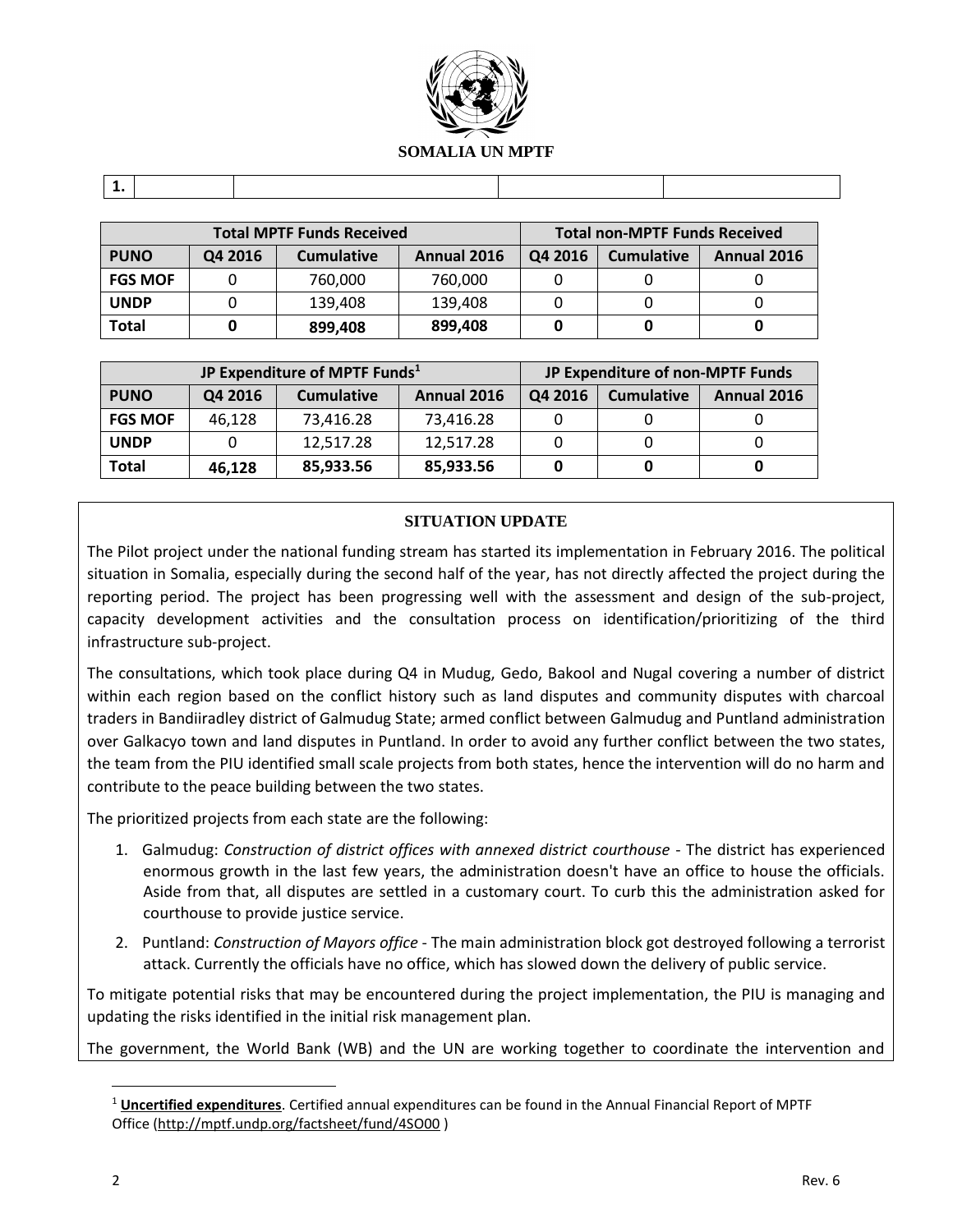

cooperate to avoid any overlapping and apply an integrated approach to address issues and ensure a smooth implementation of the parallel projects that are being implemented by the PIU at the Ministry of Finance.

### **QUARTERLY & ANNUAL PROGRESS REPORT RESULTS MATRIX**

## **OUTCOME STATEMENT**

The objective of the project is to enable the Federal Government of Somalia to independently deliver tangible services to its citizens by developing its capacity to conduct community consultations, design, manage, and implement small scale infrastructure projects. Testing the use of national systems to channel the funds is one of the main objectives of this project in order to build the capacity of the FGS to effectively manage funds and to pave the way for other donors to use its systems. The Ministry of Finance will assume full programmatic and financial accountability for the funds disbursed to them in line with the principles of national ownership enshrined in the New Deal Compact. The main deliverable of this project will be the rehabilitation of two small scale infrastructures each in a different Federal Member State or Interim Regional Administration. This pilot project will run concurrently to the World Bank Special Financing Facility for Local Development Project which will support the core staffing structure and capacity building needs of the PIU during the implementation period of this IRF project

## **SUB-OUTCOME 1 STATEMENT**

**Outcome 1.1**: Somali citizens in the target locations perceive their Regional Authorities and the Federal Government of Somalia as being more legitimate thanks to the improvement of infrastructures in their communities.

|                                                                                  |                |                     | PROGRESS ON OUTPUT INDICATOR <sup>2</sup>                                                                                                                                                                                                               |
|----------------------------------------------------------------------------------|----------------|---------------------|---------------------------------------------------------------------------------------------------------------------------------------------------------------------------------------------------------------------------------------------------------|
| <b>INDICATOR</b>                                                                 | <b>TARGET</b>  | <b>THIS QUARTER</b> | <b>CUMULATIVE 2016</b>                                                                                                                                                                                                                                  |
| Outcome Indicator 1 (a)<br>Level of satisfaction with targeted<br>infrastructure | $\overline{2}$ | N/A                 | Inclusive consultations were<br>conducted in identification of PHASE<br>Il sub-projects; a consensus was<br>done around identification of the<br>sub-projects.<br>A project oversight committee<br>$\circ$<br>was established for the sub-<br>projects. |
|                                                                                  |                |                     | PIU did a baseline assessment<br>$\circ$<br>and the result will be shared<br>soonest.                                                                                                                                                                   |

 $\overline{\phantom{a}}$ 

 $2$  Fill in only the numbers or yes/no; no explanations to be given here.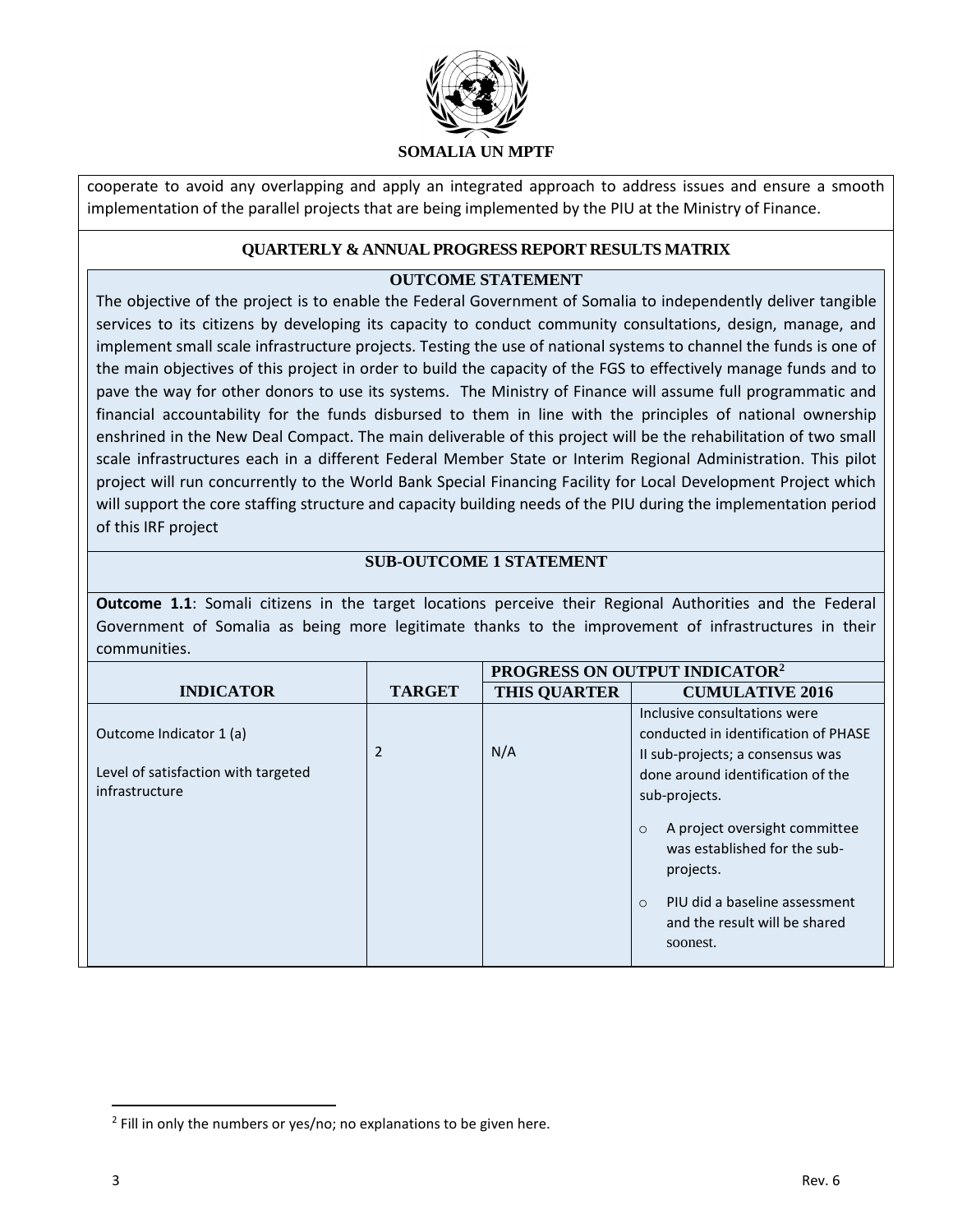

| PIU management Is finalizing detailed<br>designs and BoQs for the construction of<br>courthouse in Kismayo district, solar<br>streetlights in three districts of Benadir<br>and other small-scale infrastructure<br>projects are identified in Mudug region<br>(Galmudug and Puntland). | 3                                                                                                                                                                                                  | N/A | Technical assessment and design<br>$\circ$<br>of Kismayo court and Banadir<br>street lights have been finalized.<br><b>Procurement and Bidding</b><br>$\circ$<br>processes for the sub-project is<br>ongoing.<br>The third project has been<br>$\circ$<br>identified and is awaiting the<br>engineering consultancy firm<br>accompanied by PIU engineers<br>to run an assessment and<br>detailed designs for the sub-<br>projects. |  |  |
|-----------------------------------------------------------------------------------------------------------------------------------------------------------------------------------------------------------------------------------------------------------------------------------------|----------------------------------------------------------------------------------------------------------------------------------------------------------------------------------------------------|-----|------------------------------------------------------------------------------------------------------------------------------------------------------------------------------------------------------------------------------------------------------------------------------------------------------------------------------------------------------------------------------------------------------------------------------------|--|--|
| UNDP ONLY: sources of evidence (as per current QPR)                                                                                                                                                                                                                                     |                                                                                                                                                                                                    |     |                                                                                                                                                                                                                                                                                                                                                                                                                                    |  |  |
| Output 1.2: The PIU developed a successful communication campaign to promote the work of the FGS/IRAs in                                                                                                                                                                                |                                                                                                                                                                                                    |     |                                                                                                                                                                                                                                                                                                                                                                                                                                    |  |  |
| rehabilitating infrastructures.<br>Output 1.2.1. Indicator: Number of<br>Public Service Announcements are aired<br>on popular radios/ TV in target locations<br>where infrastructures are being<br>rehabilitated/constructed.                                                           | 3                                                                                                                                                                                                  | N/A | PIU has aired in national TV the<br>$\circ$<br>outcome of the consultations<br>done in the identification of the<br>third sub-projects. A joint press<br>release was done by the PIU and<br>local administration.<br>PIU has a broader<br>$\circ$<br>communication strategy for<br>both UN and WB funded sub-                                                                                                                      |  |  |
|                                                                                                                                                                                                                                                                                         |                                                                                                                                                                                                    |     | projects.                                                                                                                                                                                                                                                                                                                                                                                                                          |  |  |
| Output 1.2.2. Indicator: PIU Facebook<br>page                                                                                                                                                                                                                                           | Targets set on<br>the draft M&E<br>Plan:<br>a) Page created<br>b) Min. 3 posts<br>per week<br>during<br>project<br>implementati<br>on<br>c) At least 1000<br>likes by the<br>end of the<br>project | N/A | Facebook page has been set up<br>$\circ$<br>for the program.<br>Amount of posts p/w is depended<br>$\circ$<br>on the work being achieved on<br>the ground.<br>Achieved FB Likes: 3800<br>$\circ$                                                                                                                                                                                                                                   |  |  |
|                                                                                                                                                                                                                                                                                         |                                                                                                                                                                                                    |     |                                                                                                                                                                                                                                                                                                                                                                                                                                    |  |  |
| UNDP ONLY: sources of evidence (as per current QPR)<br>Output 1.3: PIU and IRA civil servants use participatory monitoring tool to measure the satisfaction of citizens with the                                                                                                        |                                                                                                                                                                                                    |     |                                                                                                                                                                                                                                                                                                                                                                                                                                    |  |  |
| rehabilitated infrastructures.                                                                                                                                                                                                                                                          |                                                                                                                                                                                                    |     |                                                                                                                                                                                                                                                                                                                                                                                                                                    |  |  |
| Output 1.3.1. M&E capacity of PIU and                                                                                                                                                                                                                                                   | staffs to<br><b>PIU</b>                                                                                                                                                                            | N/A | PIU to date received (2) two M&E<br>$\circ$                                                                                                                                                                                                                                                                                                                                                                                        |  |  |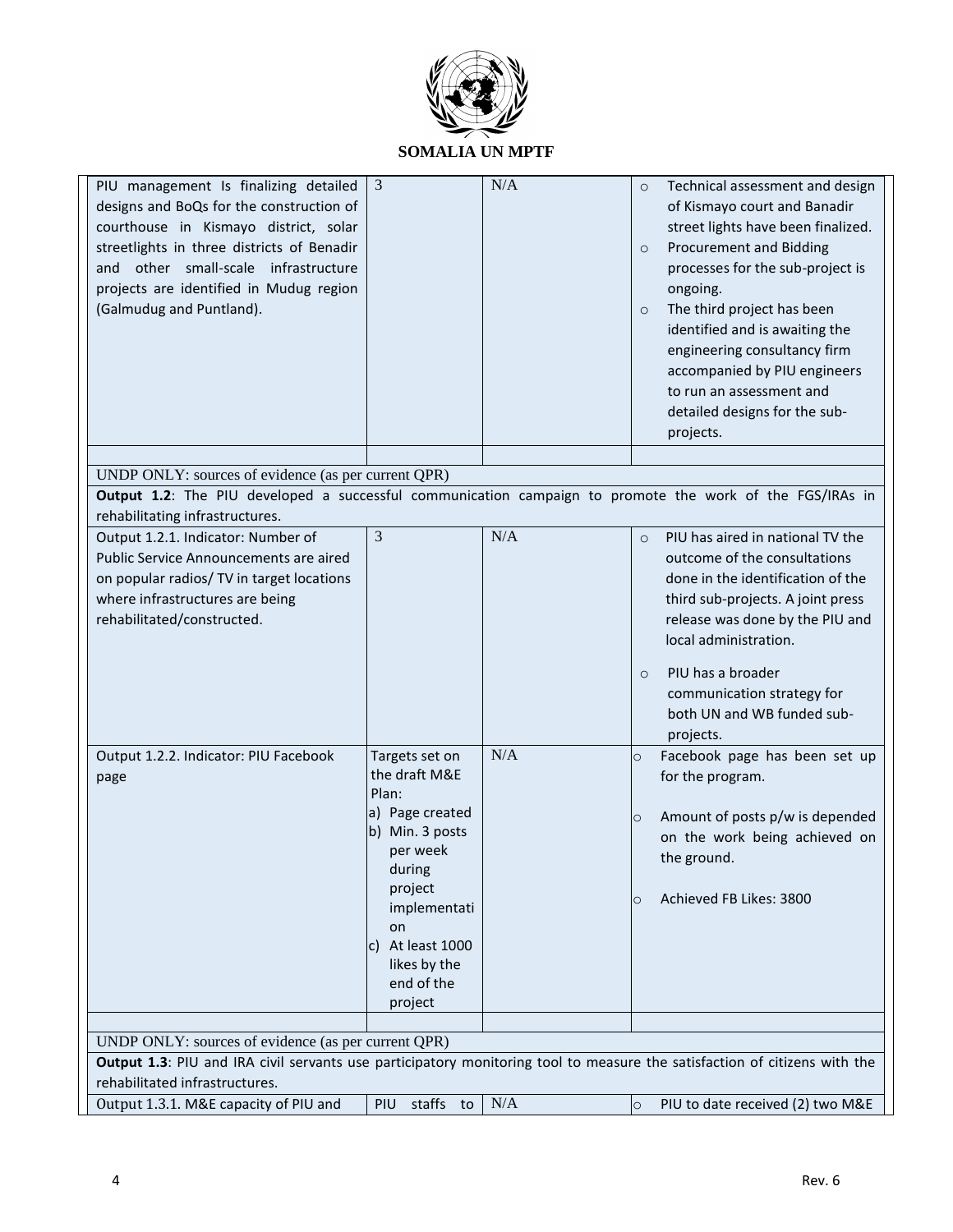

# **SOMALIA UN MPTF**

| target IRA staff                                                                                                                                                                                                       | undertake<br>$\mathbf{2}$<br><b>M&amp;E</b> trainings.                                     |                                | trainings (in April and September<br>2016). The training has helped<br>the unit in developing project<br>M&E plan.                                                                                                                                                                                                                                                                                          |
|------------------------------------------------------------------------------------------------------------------------------------------------------------------------------------------------------------------------|--------------------------------------------------------------------------------------------|--------------------------------|-------------------------------------------------------------------------------------------------------------------------------------------------------------------------------------------------------------------------------------------------------------------------------------------------------------------------------------------------------------------------------------------------------------|
| Output 1.3.2 Indicator: Number of<br>community consultations held by PIU                                                                                                                                               | Two<br>(2)<br>community<br>consultations<br>were held.                                     | N/A                            | PIU did two<br>(2) community<br>$\circ$<br>consultations in both Galmudug<br>Puntland<br>states, which<br>and<br>resulted in the identification of<br>small scale projects / one in each<br>state.<br>The report on the consultations<br>$\circ$<br>will be attached with the annual<br>report for review.                                                                                                  |
| UNDP ONLY: sources of evidence (as per current QPR)                                                                                                                                                                    |                                                                                            |                                |                                                                                                                                                                                                                                                                                                                                                                                                             |
|                                                                                                                                                                                                                        |                                                                                            |                                |                                                                                                                                                                                                                                                                                                                                                                                                             |
|                                                                                                                                                                                                                        |                                                                                            | <b>SUB-OUTCOME 2 STATEMENT</b> |                                                                                                                                                                                                                                                                                                                                                                                                             |
| National systems strengthened with the Ministry of Finance's PIU established as a sound project management<br>model able to deliver tangible deliverables thereby improving its credibility with the donors.           |                                                                                            |                                |                                                                                                                                                                                                                                                                                                                                                                                                             |
| Output 1.3:                                                                                                                                                                                                            |                                                                                            |                                |                                                                                                                                                                                                                                                                                                                                                                                                             |
|                                                                                                                                                                                                                        |                                                                                            |                                |                                                                                                                                                                                                                                                                                                                                                                                                             |
| Indicator: Number<br>of<br>2.1.1<br>Output<br>who<br>donors<br>express<br>interest<br><i>in</i><br>replicating the PIU model in other FGS<br>and/or IRA line ministries increases by<br>20% by the end of the project. | 20% increase of<br>number of<br>donors to<br>express interest<br>in replicating<br>PIU MOF | N/A                            | PIU model program has increased<br>$\circ$<br>and so far we have 10 projects<br>implemented in different line<br>ministries both in FGS and FMS<br>under Norway Grant fund.                                                                                                                                                                                                                                 |
| PIU disbursal rates                                                                                                                                                                                                    | At least 85%                                                                               | N/A                            | The disbursement rate is low due<br>$\circ$<br>to the slow rate of<br>implementation (10%). The main<br>expenditures are on operational<br>cost and not program activities<br>expenses, training activities and<br>consultancy services.                                                                                                                                                                    |
| PIU accuracy of financial forecasting                                                                                                                                                                                  | No more than<br>20% variation<br>on budget<br>lines.                                       | N/A                            | There is no budget variation on the<br>budget lines for the current<br>expenditure, if necessitate to spend<br>more than 20% of the budget line,<br>prior communication will be given to<br>you and the rational explanation for<br>that variation. A budget revision is<br>being recommended to reflect re-<br>allocation of funds between budget<br>lines. The total project budget<br>remains unchanged. |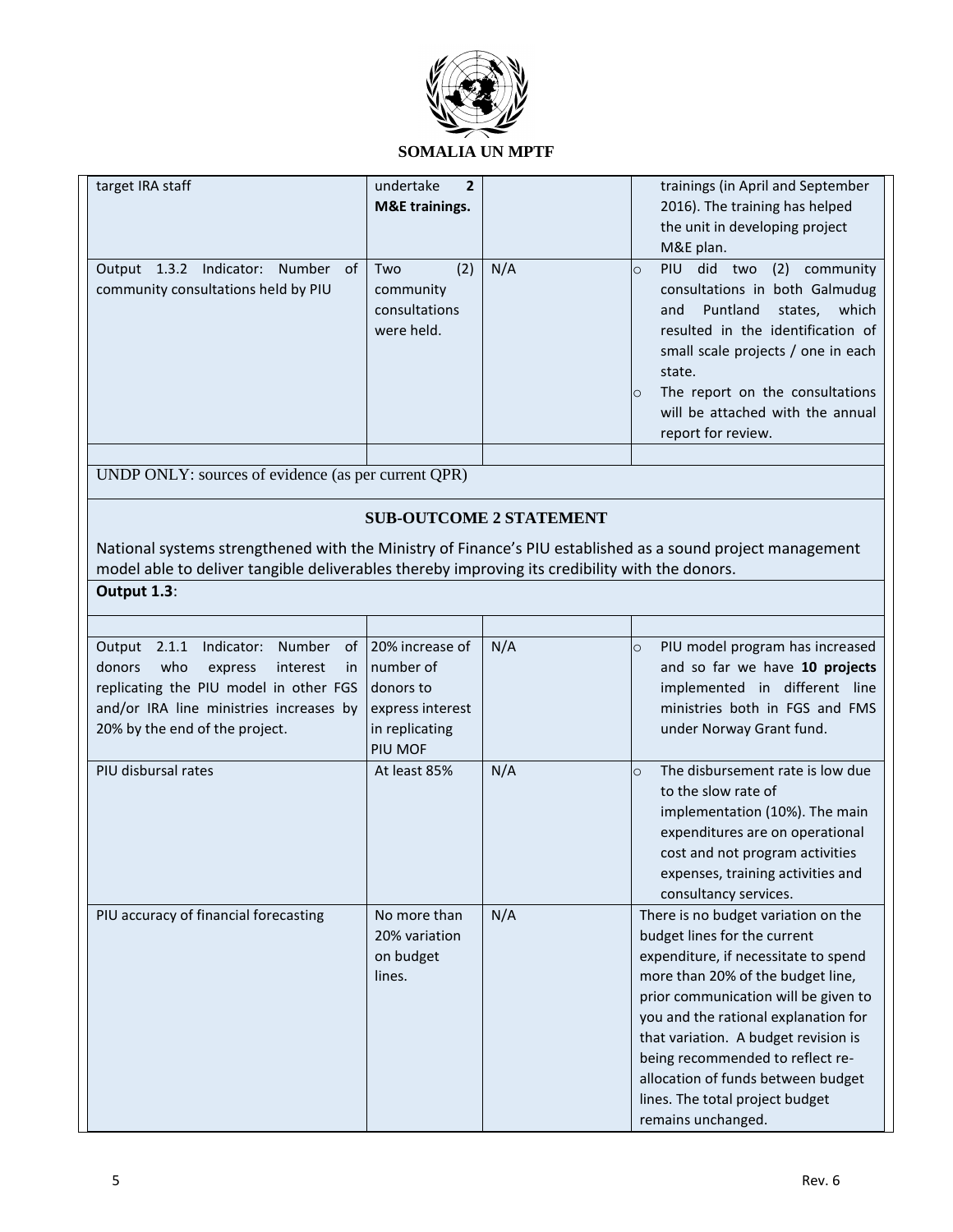

| UNDP ONLY: sources of evidence (as per current QPR)                                                                                                                                                                                                                                                                                                                                                                                                                                                                                                                                                                                                                                                                                                                         |  |  |  |  |  |  |
|-----------------------------------------------------------------------------------------------------------------------------------------------------------------------------------------------------------------------------------------------------------------------------------------------------------------------------------------------------------------------------------------------------------------------------------------------------------------------------------------------------------------------------------------------------------------------------------------------------------------------------------------------------------------------------------------------------------------------------------------------------------------------------|--|--|--|--|--|--|
| Output 2.2: The PIU's project cycle management and financial management systems are strengthened through tailored                                                                                                                                                                                                                                                                                                                                                                                                                                                                                                                                                                                                                                                           |  |  |  |  |  |  |
| trainings and on the job coaching.                                                                                                                                                                                                                                                                                                                                                                                                                                                                                                                                                                                                                                                                                                                                          |  |  |  |  |  |  |
| N/A<br>Number of narrative and financial<br>All reports<br>PIU successfully and on time<br>$\circ$<br>delivered on<br>provided quarter (2)<br>reports delivered on time and all<br>information provided<br>quarterly/year-end report that<br>time and with<br>all information<br>include both narrative and<br>financial reports. The narrative<br>provided<br>Target for<br>and financial reports provided<br>2016:3<br>had all the information with few<br>comments from UN.<br>narrative<br>reports and 2<br>All financial reports are system<br>$\circ$<br>financial<br>generated from FGS FMIS &<br>ATLAS on the basis of which the<br>reports are<br>MPTF template is filled.<br>accurate.<br>Expenditure have been in line<br>with the MPTF/PBF budget<br>allocation |  |  |  |  |  |  |
| UNDP ONLY: sources of evidence (as per current QPR)                                                                                                                                                                                                                                                                                                                                                                                                                                                                                                                                                                                                                                                                                                                         |  |  |  |  |  |  |

## **NARRATIVE**

The present report focuses on the progress achieved in implementing the pilot project to strengthen public service delivery trough federal government systems for the year 2016. The PIU, housed in the Federal Ministry of Finance has been tasked to execute small-scale infrastructural sub-projects on behalf of the Federal Government to prove to the broader stakeholder community, that the country systems are functional and trust worthy and to promote confidence of the government among its population.

In ensuring all the outcomes agreed in the project document are met, the PIU accomplished a series of activities that are both geared towards laying the right foundations and incrementally contributing to the projects core objectives.

**Regional consultations during Q-4 of 2016:** The SFF-LD team facilitated a two- day consultative sessions in Bandiiradley and Galkacyo districts to identify community development priorities from16 - 28 Dec 2016; the consultative sessions brought together 30 participants including representative from youth, women, elders, minority groups, business community and local administration. The objective of the consultative sessions was to introduce participants to the approaches and principles of the program. In addition to that, to identify priority development sub-projects through a consultative, participatory and inclusive process. The consultations ended successfully and the community in both districts prioritized below sub-projects;

Bandiiradley:

- 1) Construction of district offices with annexed district courthouse.
- 2) Installation of streetlights

Galkacyo:

1) Construction of Mayors office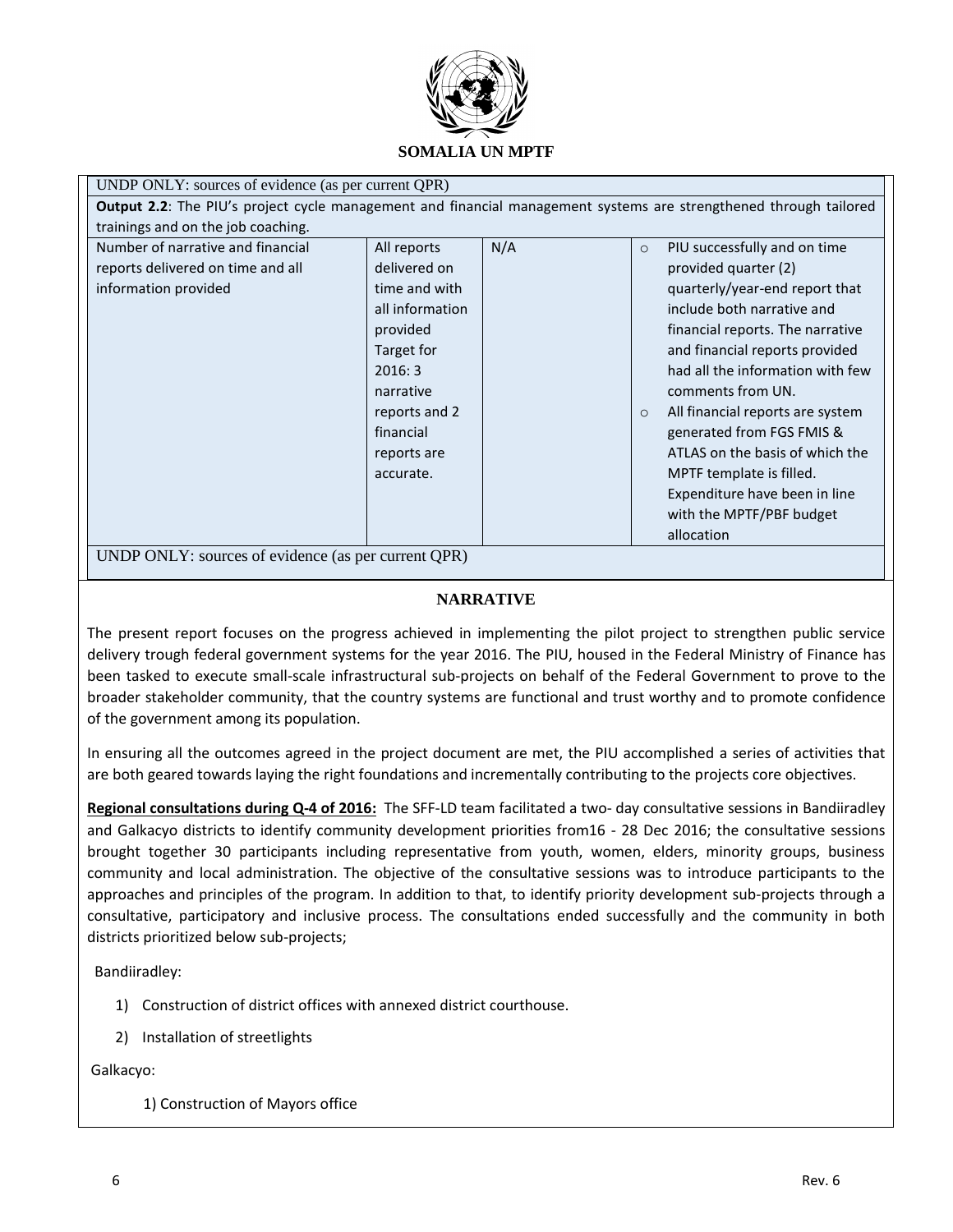

#### 2) Installation of street lights

Of the four projects prioritized, the construction of district offices with annexed district courthouse for Bandiiradley district, Galmudug State and Construction of Mayor's Office for Galkac'yo district, Puntland State. Assessment, design and implementation of these two projects will be conducted in 2017.

Identification and implementation of the two sub-projects in both states, Galmudug and Puntland, are expected to contribute to the peacebuilding process and ensure that the intervention will do no harm.

**Establishment of program steering committee:** As clearly stipulated in the project document, the PIU worked closely with Federal Member States (FMS) and Interim Regional Administrations (IRA) in nominating a representative for the program steering committee. The core responsibility of the SC is to approve SFF-LD plans, annual budget, reviewing SFF-LD performance and provide advice on SFF-LD management and future program operations in light of lesson learned from activity implementation.

The Steering committee met twice during the year 2016, the SC was convened to discuss and approve key items; PIU annual Work plan, PIU Annual operational budget, PIU procurement plan, suggested next phases of SFF-LD regional interventions, and lastly and most importantly SC TOR. Participation comprised of the Minister for Finance as the chair of the SC, PIU staff and delegates from regions including Jubbaland, Southwest, Hirshabelle, Galmudug, Puntland and Benadir. In the last SC meeting, regional project officers were invited to familiarize themselves with the program structures and to provide the RPO with a platform to engage with respective Federal Member States (FMS) representatives.

**Selection of an Engineering consulting firm:** In total, 15 firms sent expressions of interest (EOI) for the development of preliminary and detailed engineering designs and bill of quantities (BoQs). The main services with which the selected firms are to provide the program review of the set of investment priorities that the regions have identified, preparation of preliminary designs with detailed engineering designs and associated cost estimates, and administration of environmental impact assessments for the sub-projects. In the absence of a FGS procurement legal framework (FGS Procurement Act was still in draft at the time of acquiring the services of a design and supervision firm), WB procurement processes have been followed, provided that the PIU will be acquiring infrastructure projects for both the WB and UN. To ensure the bid opening and evaluation were undertaken in a fair and transparent manner, the bid evaluation committee members were drawn from PIU, EAFS (External Assistance Fiduciary Support Unit) and Procurement Department of the MOF. After a thorough bid evaluation, mainly encompassing assessing firms' technical capabilities and financial estimates for the service, ECHOTEC was awarded the contract. No-objection from the WB has been obtained.

Prior to the issuance of the Notice of Award to ECHOTEC, a series of meeting occurred between the PIU and ECHOTEC to discuss on how the assignment is to be rolled out in different sub-project locations. The main discussion focused on the practicality of the work schedule prepared by ECHOTEC and deliverables expected from the consultant for the duration of the contract.

**PIU Capacity building:** In the first phase of SFF-LD program, PIU capacity building was highly prioritized. In light of this, PIU undertook an internal capacity assessment exercise whereby staff was required to list all relevant areas where capacity injection was needed. The consolidated capacity assessment report highlighted capacity within the PIU, types of training each individual PIU staff required to dispense work effectively, appropriate mode of training.

During the reporting period 2016, a team from the UN provided two set of trainings in both at the onset of the project and in the last quarter to PIU staff. The training covered Project Cycle Management, Monitoring and Evaluation of sub projects, Public Procurement, Financial & Progress Reporting, Auditing, Risk Management, and Do No Harm. The same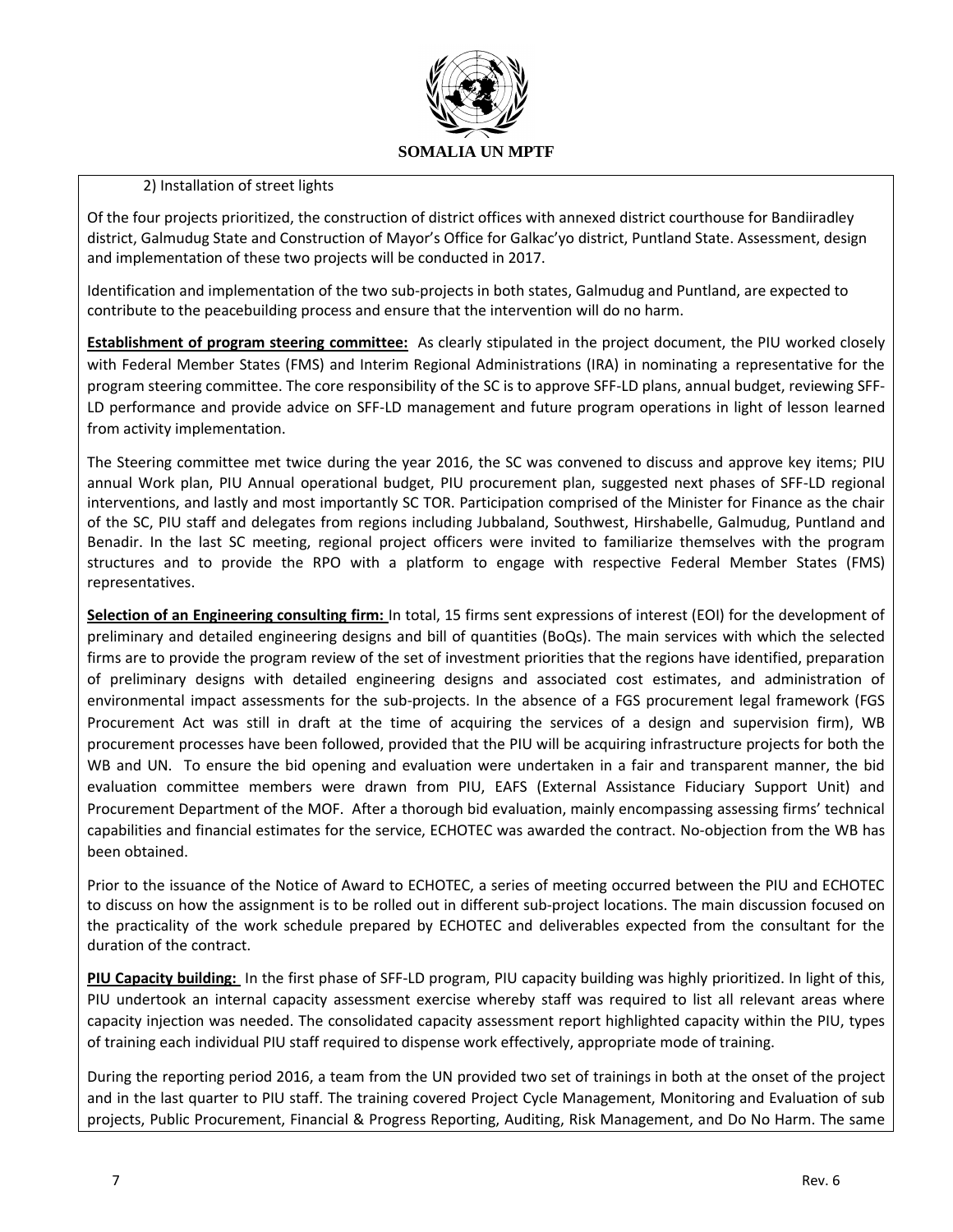

set of trainings has been provided to RPO's so that the project officers could dispense work effectively at the ground.

The training provided had assisted the program staffs to develop an accurate quarterly budget and cashflows projection and it has inculcated among the program staffs especially staffs involved in the procurement processes adherence to best practices of procurement principles when conducting biddings.

**Recruitment of Regional project officers:** In the project document, recruitment of a regional project officer was prioritized for active FMSs and IRAs to support the PIU team in the development, monitoring, reporting, and to liaise with the local administration on all active SFF-LD activities in the region. In the process of engaging regional project officers, PIU developed a ToR for the position and published the vacancy notice. In total, five were shortlisted for each FMS/IRA. PIU staged intense vetting processes for the shortlisted candidates comprising of written and oral assessments following which a candidate was selected to assume the PIU role in each of the five FMSs.

#### **Infrastructural sub-project progress:**

**Kismayo:** On 4 August 2016, a team of engineers led by the SFF-LD engineer visited Kismayo to kick-start the preliminary and detailed design of the Regional Court. The team consisted of engineers, architects and environmental experts from Ecotech, the consulting engineering firm contracted to carry out the design of the new Regional Court.

The team conducted a consultation meeting with all relevant authorities of Jubbaland administration, including the Deputy Minister of Justice and Religious Affairs, Mr. Aden Inshar, Chairman of the Appeals Court, Chairperson Lower Court and Attorney General of Jubbaland State. During the meeting, various design options were discussed and agreement was reached on the design of a 2-storey building consisting of 32 rooms complete with auditoriums, judge platforms, latrines, parking, and entrance and exit gates. A rain-water storage reservoir was also included in the design. The design is both gender and disabled people sensitive. **Banadir:** On 3 August, a kick off meeting for the design work for the Banadir Solar streetlights Projects was held in Banadir Regional Administration (BRA) offices. In an effort to harmonize the Solar projects in Banadir region, an agreement was made for BRA team to provide specifications for the poles, solar panels and batteries. Additionally, it was agreed that the poles to have concrete base to withstand damage.

During Q4 the designs of both projects have been completed along with the bidding documents.

The procurement process for both projects is ongoing and the construction work is expected to start in April 2017.

#### **Other Key Achievements**

- $\circ$  A businesswoman in Bandiiradley district voluntarily provided a piece of land where the district offices will be built. Aside from that, the consensus group drawn from different segment of the community promised to provide an oversight role during sub-project implementations.
- o Support provided to other PIUs: PIU has been supporting BRA in its urban investment project funded by the World Bank. PIU has provided significant advisory support to BRA on the recruitments of staff. Moreover, PIU has given BRA guidance on setting up of project structures, efficient channels of engaging project stakeholders and shared lessons learned recorded by SFF-LD throughout implementation of its infrastructure sub-projects.
- o SFF-LD completed the process of revamping of SFF-LD website. This website will support SFF-LD in two-way communication with its stakeholders and increases transparency for the program. As a result of this, the website is more user friendly and functional (users' feedback). Transparency has been improved considerably by including a procurement section in the new website design. In addition to the International media outlets, Procurement Notices and Bid documents were advertised under the procurement tap.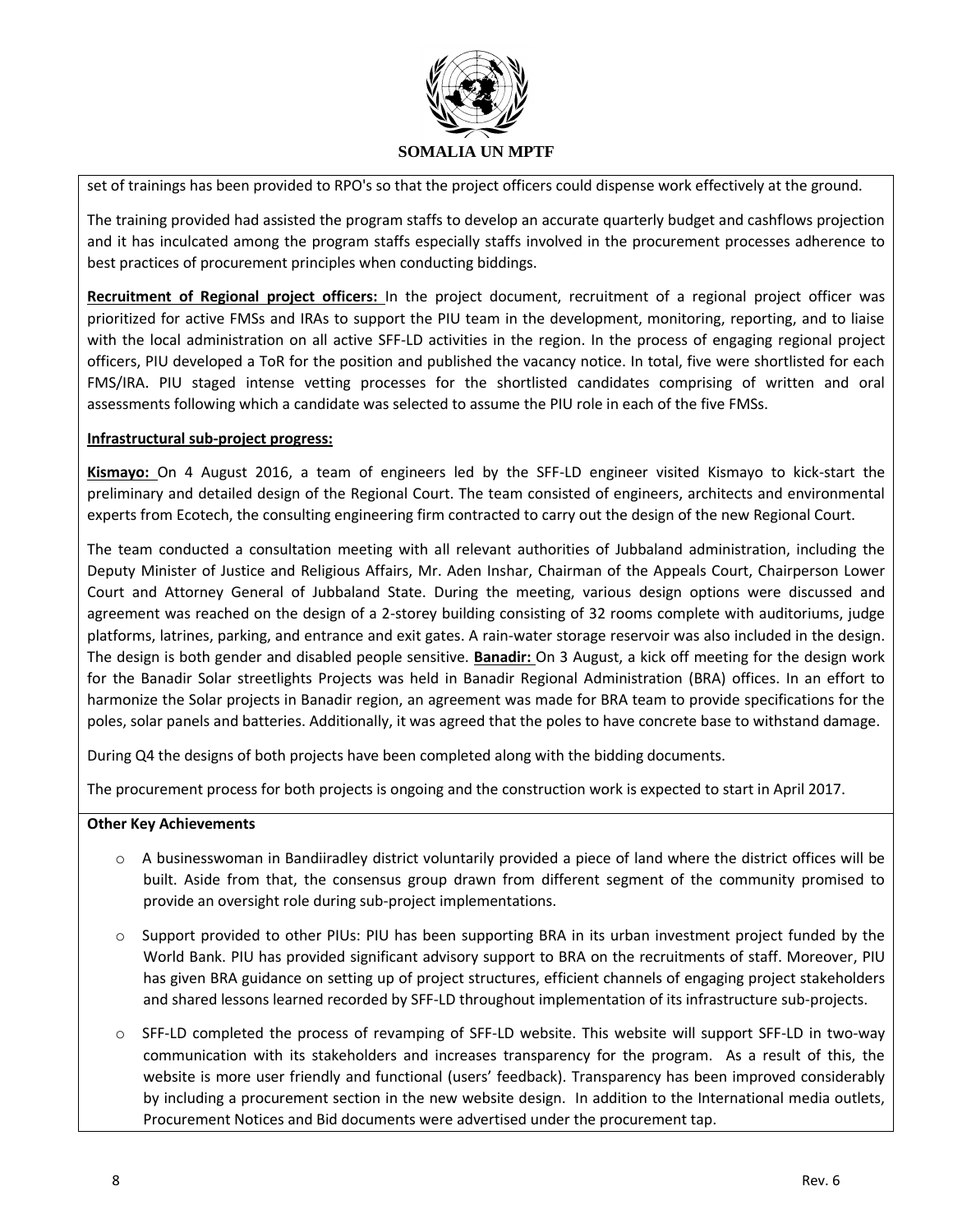

#### **Challenges (incl: Delays or Deviations) and Lessons Learned:**

#### **Delays in project implementation:**

The project had a strong start and key deliverables were achieved during the reporting period in accordance with the planned timeline, with some delays from the initial workplan. These included the recruitment of core staff, establishment of project steering committee, engagement of engineering consulting firm, recruitment and training of project officers, and during last quarter (Q4) completion and review of engineering designs, drawing and BoQs and regional consultations for phase II projects.

Challenges encountered thus far mainly relate to the Engineering detailed design work. The review cycle for the detailed design, drawings and BOQs has taken longer than the anticipated timeline. The cause of the prolonged review cycle was twofold. First, the Engineering Consulting Firm lacked experienced with projects financed by the UN and as a result an adjustment of its work standards and forms required unforeseen extra time. Second, the review cycle for the engineering detailed design work has taken more than the anticipated timeline.

In an effort to benefit from lessons learned from Phase I projects, the PIU scheduled a meeting with Ecotech Ltd, the Engineering Consulting firm to discuss ways to improve efficiency and also agree on improved quality of work as the firm has currently gained familiarity to certain extent with the expected standards for the World Bank / UN funded projects.

Additionally, another measure that the PIU will adhere to is to closely monitor the timeliness and quality of key deliverables from Ecotech Ltd. as well as the turnaround time with respect to the review and approval of the detailed engineering design, drawings and BOQs documents from all parties

#### **Peacebuilding impact**

The pilot project was designed as part of the larger effort to rebuild the state-citizen relations. The use of the national window for channeling the funding and for the implementation of these small scale infrastructure projects will contribute to this objective as Somali citizens in the target locations will be able to associate improved access to services thanks to the Federal Government's actions. During the reporting period, assessments to construct the Kismayo regional and district court house were undertaken. The construction of the courthouse will contribute to improve the delivery of and access to justice in Kismayo district and Lower Jubba region at large and thus to the realization of PSG 3 on Justice. Similarly, an assessment was conducted to rehabilitate streetlights in Benadir. This installation of the streetlights is expected to reduce insecurity and improve economic activity in the neighborhoods targeted by this activity. This will contribute to the realization of PSGs 2 and 4 & 5.

The most recently identified sub-projects for phase II of implementation, Construction of district offices with annexed district courthouse in Galmudug, Bandiiradley district & Construction of Mayor's Office, Puntland, Galkacyo district have taken into consideration the ongoing armed conflict on land disputes between the two Federal Member States of Galmudug and Puntland and are expected to contribute to the peacebuilding process between the two states, to the improved service delivery and access to justice and ensure that the UN intervention will cause no harm.

#### **Catalytic effects**

The pilot project has demonstrated to some level the capacity of FGS's national systems to implement and manage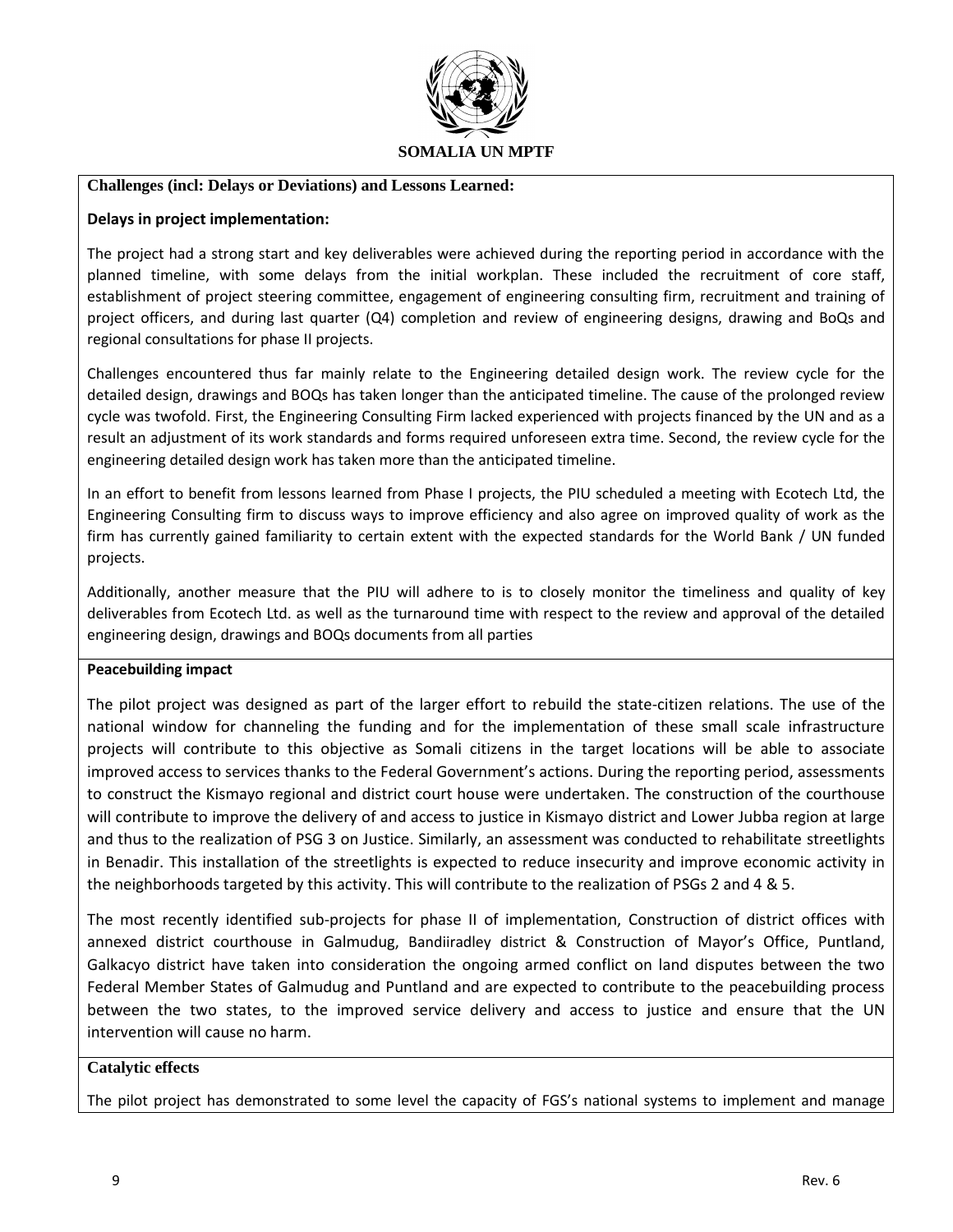

small-scale infrastructure projects. This has triggered donor community to channel more funds into country systems/UN MPTF National Window (PBF) This is evident in the additional PIU project model that has come up including SCORE, Urban Investment funded through WB MPF.

#### **Gender**

In an effort of encouraging female candidates to show interest in the Regional Project Officer position, PIU added a clause in the advert to incentivize more female candidates to apply. Apart from that, PIU provided guidelines to the regional administration to ensure the consensus group members engaged in the consultations are also drawn from the women groupings and female youth. The designs are gender sensitive and do provide easy access and with separate space for females.

| Proportion of gender specific outputs                                        | <b>Total no. of Outputs</b> | Total no. of gender specific Outputs                        |
|------------------------------------------------------------------------------|-----------------------------|-------------------------------------------------------------|
| in Joint Programme <sup>3</sup>                                              |                             |                                                             |
| Proportion of Joint Programme staff<br>with responsibility for gender issues | <b>Total no. of Staff</b>   | Total no. of staff with responsibility<br>for gender issues |
| (as of end of $2016$ <sup>4</sup>                                            |                             |                                                             |

#### Communications & Visibility

SFF-LD has developed a communication strategy for the UN MPTF and WB programs to reach the local population, raise awareness, build relationship with various stakeholders and to set standards for clear and consistent messaging and promote transparency. The strategy also aims to raise awareness about SFF-LD's objectives, activities and contribution to the local community, as well as the MoF/FGS's initiatives/intentions to strengthen state legitimacy and government effectiveness.

Two project Steering committee meetings have taken place in 2016, one in July and the second one in October 2016, both Steering Committee meeting were held in Mogadishu. To cover this important event and in an effort of raising awareness about SFF-LD activities, Somali National TV (SNTV) and Universal TV were invited. The event was also broadcasted on Mogadishu and Goobjoog Radio. In addition, a press release was also widely distributed to diverse stakeholders.

During the regional consultations, the local media outlets (TV, radio, website) were invited to cover the gatherings and as result increase awareness for SFF-LD on local level.

Furthermore, SFF-LD completed the process of revamping of SFF-LD website. This website will support SFF-LD in two-way communication with its stakeholders and increases transparency for the program.

There are some limitations in measuring public perception due to safety concerns and therefore SFF-LD will not be able to approach ordinary citizens, for instance in Kismayo, to measure public perceptions. The only opportunities SFF-LD has to measure perception or the image of SFF-LD is through community consultations. The program has set up social media platform (Facebook and Twitter) to engage with the public.

 $\overline{\phantom{a}}$ 

<sup>&</sup>lt;sup>3</sup> Gender Specific Outputs are those that are specifically designed to directly and explicitly contribute to the promotion of Gender Equality and Women's Empowerment.

<sup>&</sup>lt;sup>4</sup> Staff members are those contracted to undertaken work for the Joint Programme including full time staff, consultants, advisors, interns, etc. Staff members with responsibility for gender issues are those who have gender related activities included in their Terms of Reference.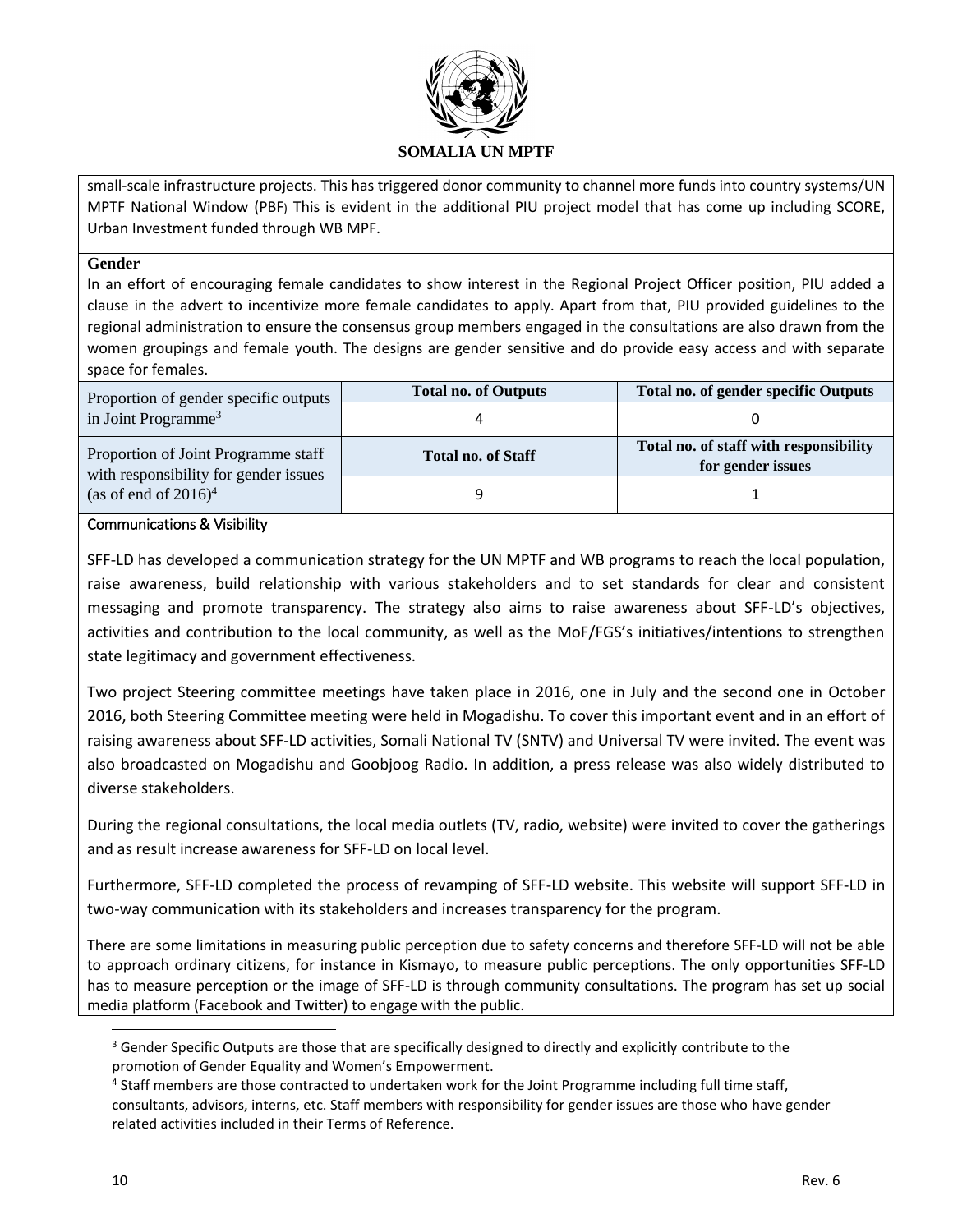

#### **Looking ahead**

The actual implementation of two infrastructure projects is planned to start in April 2017 and this will be an opportunity for communications to show the local community that tangible results are being achieved and raise awareness and gain legitimacy for program, SFF-LD and the Ministry of Finance. The plan is also to write Q&A story with the engineers, develop FAQs sheet for SFF-LD website, publish RPO story in the SFF-LD website and FB page.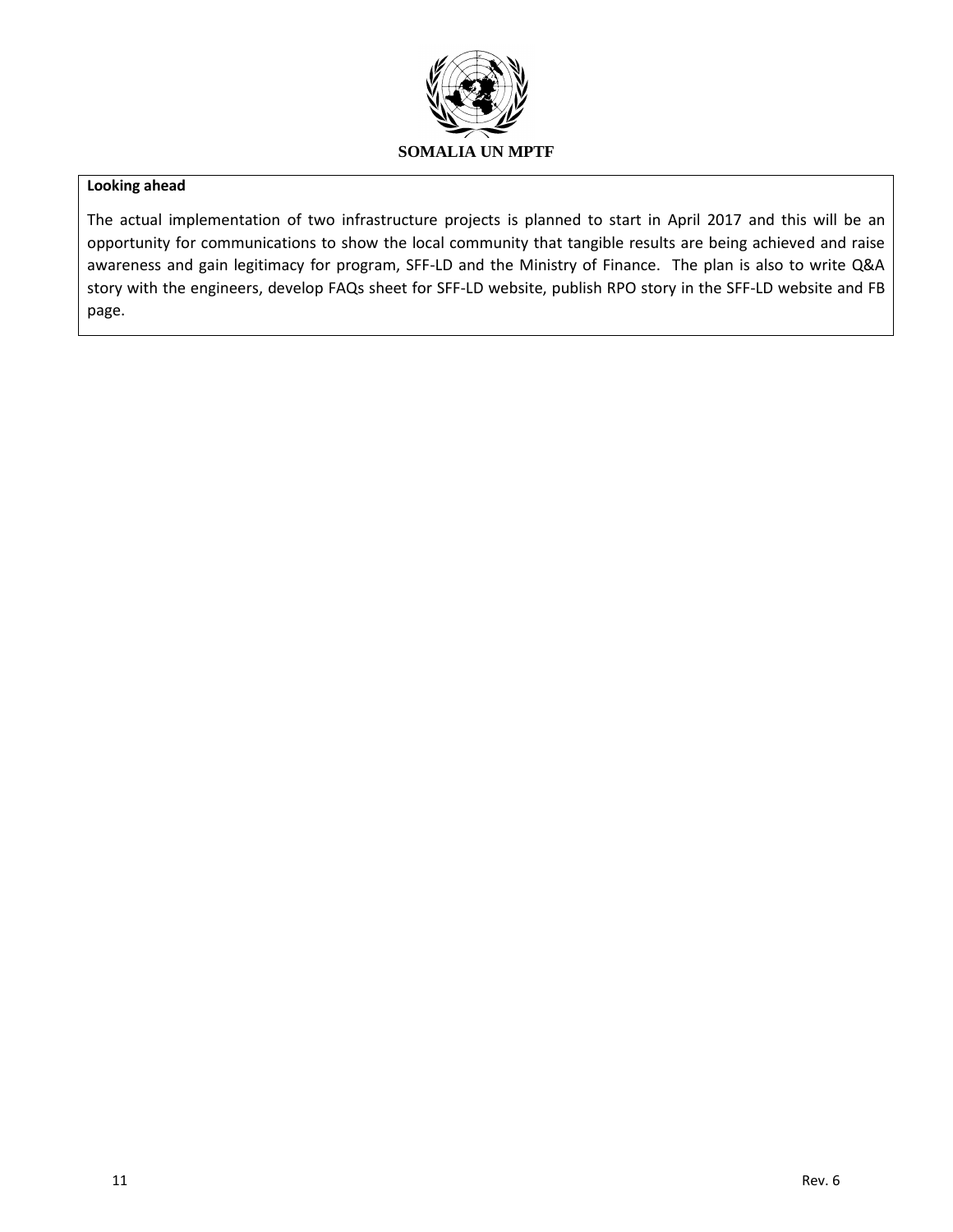

# **ANNEX 1. RISK MANAGEMENT**

| Type of Risk <sup>5</sup>               | <b>Description of Risk</b>                                                                                                                                                                                    | <b>Mitigating Measures</b>                                                                                                                                                                                                                                                       |
|-----------------------------------------|---------------------------------------------------------------------------------------------------------------------------------------------------------------------------------------------------------------|----------------------------------------------------------------------------------------------------------------------------------------------------------------------------------------------------------------------------------------------------------------------------------|
| <b>Security</b>                         |                                                                                                                                                                                                               |                                                                                                                                                                                                                                                                                  |
| Risk assessment as per<br>project Doc.  | Security incidence at the project location; clan<br>conflict, armed conflict and terrorist activities.                                                                                                        | Regular review of security measures.<br>$\circ$<br>Local authority to maintain security of project area as per project<br>$\circ$<br>agreement.<br>Recruit project officers who are conversant with the locality.<br>$\circ$                                                     |
| Risk reporting for Q3                   | No risk reported during this reporting period.                                                                                                                                                                |                                                                                                                                                                                                                                                                                  |
| <b>Environmental and Economic shock</b> |                                                                                                                                                                                                               |                                                                                                                                                                                                                                                                                  |
| Risk assessment as per<br>project Doc.  | This can be informing of inflation and natural<br>calamities.                                                                                                                                                 | SFF-LD has taken into account possible economic shock during budget<br>$\circ$<br>allocation for sub-projects.<br>PIU through a consulting firm to conduct environmental impact<br>$\Omega$<br>assessment prior commencement of subproject implementation.                       |
| Risk reporting for Q3.                  | No risk reported during this reporting period.                                                                                                                                                                |                                                                                                                                                                                                                                                                                  |
|                                         | <b>Political Risk: Strained FGS and Regional relations</b>                                                                                                                                                    |                                                                                                                                                                                                                                                                                  |
| Risk assessment as per<br>project Doc.  | Overlapping governmental structures and absence of<br>guidelines on governments (FGS and FMS's role and<br>responsibility on project formulation, design,<br>implementation and monitoring.                   | Close coordination between MOF and project counterpart ministries at<br>$\circ$<br>FMS's.<br>Clear guideline on the roles of different offices in both FGS and regional<br>$\circ$<br>entities.<br>Regional authorities participating in steering committee meetings.<br>$\circ$ |
| Risk reporting for Q3                   | In some cases, Confusion aroused around which<br>department/ organ in the FMS and IRA to host the<br>SFF-LD project.                                                                                          | SFF-LD management reached out to the highest office in the FMS and IRA to<br>provide guidance and nominate a representative for the project SC members.                                                                                                                          |
| <b>Financial</b>                        |                                                                                                                                                                                                               |                                                                                                                                                                                                                                                                                  |
| Risk assessment as per<br>project Doc.  | Risk of losing financial resources / Fiduciary risk, this<br>could happen through mismanagement of funds by<br>the implementing agency and failure of the<br>government to implement transparent measures and | Share with our partners the relevant policy on UN supplier's code of<br>$\circ$<br>conduct.<br>Check the complaining mechanisms and be prepared to address any<br>$\circ$<br>complaint on timely manner<br>EAFS/PFM/PPM control systems of checking through financial<br>$\circ$ |

<sup>5</sup> Environmental; Financial; Operational; Organizational; Political; Regulatory; Security; Strategic; Other.

 $\overline{a}$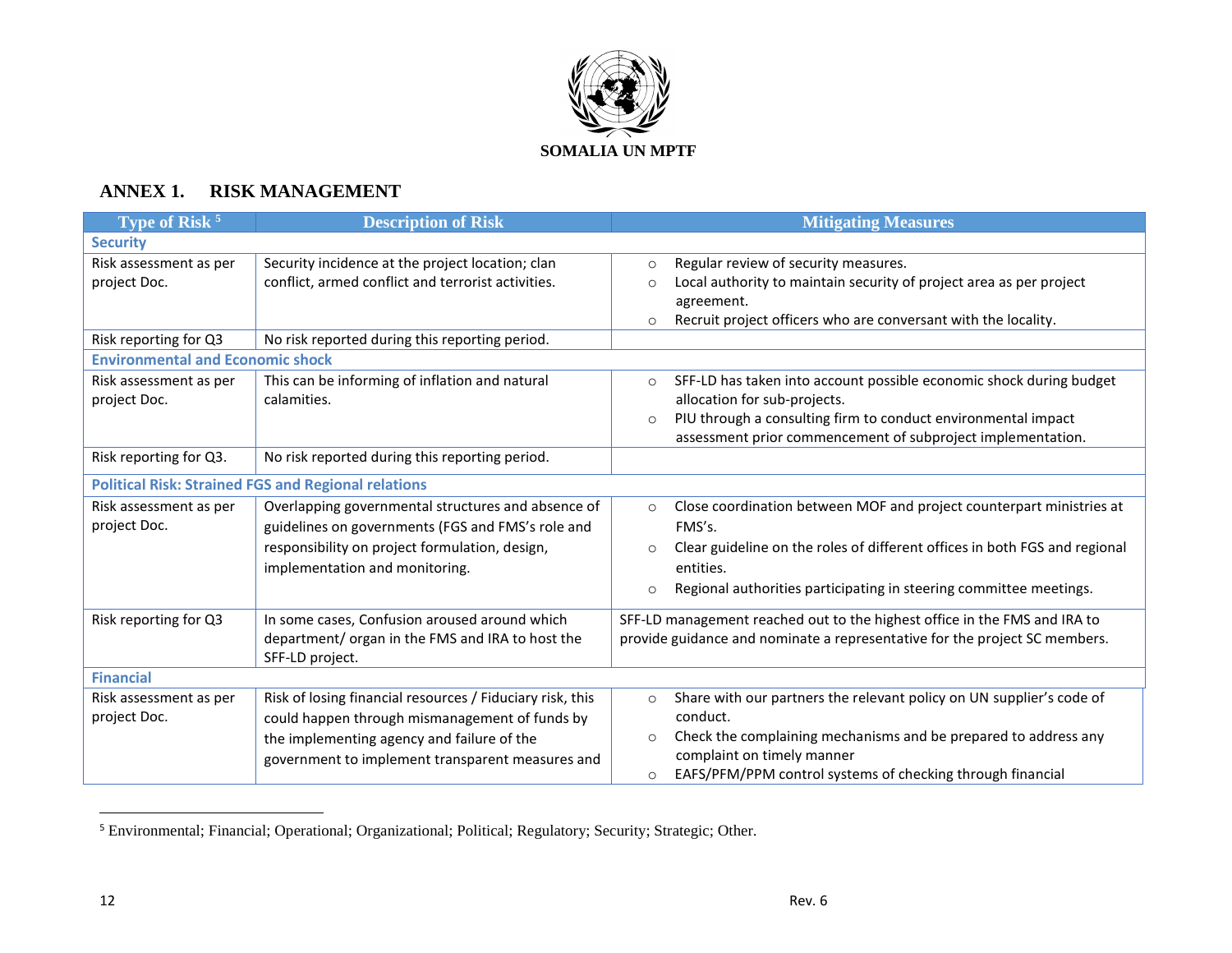

|                        | systems                                                                                                                                                       | documentations, to ensure there are no misappropriation of funds and                                                                                                                                                                                                                                                           |
|------------------------|---------------------------------------------------------------------------------------------------------------------------------------------------------------|--------------------------------------------------------------------------------------------------------------------------------------------------------------------------------------------------------------------------------------------------------------------------------------------------------------------------------|
|                        |                                                                                                                                                               | resources are used for intended purpose.                                                                                                                                                                                                                                                                                       |
|                        | Risk of Asset loss, this can happen in form of;<br>misplacement of assets, lack of regular physical<br>verification, diversion of assets, lack of safeguards. | Establish strong asset management systems;<br>$\circ$<br>Transfer of assets to the beneficiaries to be made on timely manner and<br>$\circ$<br>proper record to be kept for future reference.<br>Physical verification of assets under the use of project or UN staff in the<br>$\circ$<br>field to be organized twice a year. |
| Risk reporting for Q3  | No risk reported during this reporting period.                                                                                                                |                                                                                                                                                                                                                                                                                                                                |
| <b>Operational</b>     |                                                                                                                                                               |                                                                                                                                                                                                                                                                                                                                |
| Risk assessment as per | Weak Internal Controls and internal audit function,                                                                                                           | Enhanced assurance activities (field monitoring, spot checks, programme                                                                                                                                                                                                                                                        |
| project Doc.           | this could possibly arise due to poor documentations<br>and lack of segregation of responsibilities.                                                          | monitoring and audit) will be applied to the activities implemented by the RP<br>according to the UNDP Policies.                                                                                                                                                                                                               |
| Risk reporting for Q3  | No risk reported during this reporting period.                                                                                                                |                                                                                                                                                                                                                                                                                                                                |
|                        | Weak procurement processes.                                                                                                                                   | All procurement under the UN National Funding Stream shall follow the FGS<br><b>Public Procurement Procedures.</b>                                                                                                                                                                                                             |
| Risk reporting for Q3  | There was confusion around what type of<br>procurement process has to be made use of in                                                                       | SFF-LD developed a comprehensive procurement plan and sought guidance from<br>UN to what type of procurement procedure is appropriate in purchasing IT                                                                                                                                                                         |
|                        | procuring IT equipment.                                                                                                                                       | equipment.                                                                                                                                                                                                                                                                                                                     |
|                        | Risk of Bid Security Fraud (or fraudulent bidding),<br>fraudulent activities around bidding arising from                                                      | Establish standard procedure for SWIFT verifications of Bid Securities<br>$\circ$                                                                                                                                                                                                                                              |
|                        | contractors and corrupt bidding committee members                                                                                                             | Engage the Monitoring Agent for security bid verification<br>$\circ$<br>Rigorous reference checking of previous works done by the company.<br>$\circ$                                                                                                                                                                          |
|                        |                                                                                                                                                               | Putting in place a robust and practical complaint handling mechanism.<br>$\circ$                                                                                                                                                                                                                                               |
|                        |                                                                                                                                                               | To publish EOI to the public using diverse channels.<br>$\circ$                                                                                                                                                                                                                                                                |
|                        |                                                                                                                                                               | Clear Specifications of materials and products in the contract.<br>$\circ$                                                                                                                                                                                                                                                     |
|                        |                                                                                                                                                               | Inspection and approval of project materials prior to usage.<br>$\circ$                                                                                                                                                                                                                                                        |
|                        |                                                                                                                                                               | Testing and inspection procedures for project output be adopted.<br>$\circ$                                                                                                                                                                                                                                                    |
|                        |                                                                                                                                                               | Payment be tied to the quality and milestones of work done.<br>$\circ$                                                                                                                                                                                                                                                         |
| Risk reporting for Q3  | No risk reported during this reporting period.                                                                                                                |                                                                                                                                                                                                                                                                                                                                |
| <b>Organizational</b>  |                                                                                                                                                               |                                                                                                                                                                                                                                                                                                                                |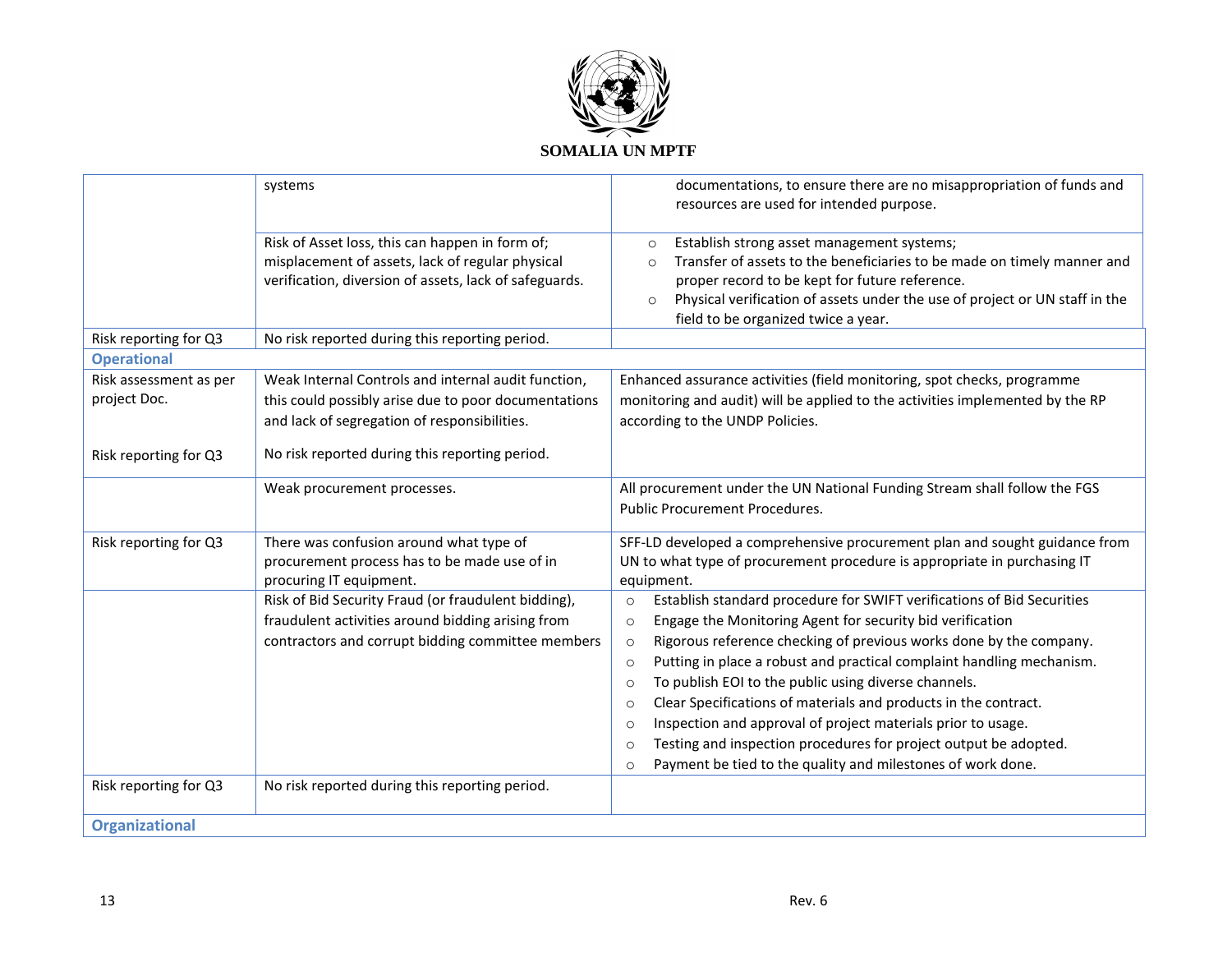

| Risk assessment as per | Weak capacity and resources within PIU, this may                                                     | PIU to conduct periodic capacity assessment to gauge the capacity level of PIU                                                                             |
|------------------------|------------------------------------------------------------------------------------------------------|------------------------------------------------------------------------------------------------------------------------------------------------------------|
| project Doc.           | take the form of inadequate staffing and lack of                                                     | staffs, identify the capacity gaps and allocate funds in the project to organize                                                                           |
|                        | qualified staffs within PIU.                                                                         | training programs (on the job training, workshops and staff exposure).                                                                                     |
| Risk reporting for Q3  | PIU staffs, through individual assessment reported<br>capacity gaps that existed within the program. | A custom tailored training was developed with UN, a team from UN trained SFF-<br>LD staffs on range of trainings; project cycle management, monitoring and |
|                        |                                                                                                      | evaluation, risk management, Do no harm, financial reporting, public                                                                                       |
|                        |                                                                                                      | procurement and reporting.                                                                                                                                 |
| Risk assessment as per | Risk of poor quality of project deliverables; this can                                               | PIU Develop detailed technical specifications for the infrastructure work (three                                                                           |
| project Doc.           | arise from weak performance of contractors and                                                       | projects under the pilot project); technical specifications for purchase of                                                                                |
|                        | deviation from TS/TORs.                                                                              | equipment to justify the purpose (without identifying the brand); TORs for                                                                                 |
|                        |                                                                                                      | consultancy work etc.                                                                                                                                      |
| Risk reporting for Q3  | No risk reported during this reporting period.                                                       |                                                                                                                                                            |
| Risk assessment as per | Risk of delay in project implementation, the scenario                                                | SFF-LD has set- up a detailed project-monitoring plan and has generated                                                                                    |
| project Doc.           | is mainly caused by inappropriate planning and                                                       | quarterly MPTF progress and financial report on time.                                                                                                      |
|                        | unforeseen external shocks.                                                                          |                                                                                                                                                            |
| Risk reporting for Q3  | In this quarter, SFF-LD has recorded delays on some                                                  | A bilateral discussion has been initiated by WB with the government to expedite                                                                            |
|                        | core activities, delays on engineering consulting firm                                               | payment processes within the national system. At program level PIU Financial                                                                               |
|                        | to finalize preliminary designs. This was mainly                                                     | Management Specialist has been trained on usage of FMIS, this is expected to                                                                               |
|                        | caused by bureaucracy within the payment                                                             | speed up the processes and ensure payments of both vendors and staff                                                                                       |
|                        | procedures that brought about delays on payments                                                     | remuneration are settled in real time.                                                                                                                     |
|                        | of fees to the firm and timely reviewing the                                                         |                                                                                                                                                            |
|                        | deliverables and give immediate feedback.                                                            |                                                                                                                                                            |
| <b>Regulatory</b>      |                                                                                                      |                                                                                                                                                            |
| Risk assessment as per | Conflict of interest, which may arise from SFF-LD                                                    | - PIU staff, contractors to signed off declaration of confidentiality or conflict of                                                                       |
| project Doc.           | staffs and bidding committee.                                                                        | interest:                                                                                                                                                  |
|                        |                                                                                                      | - The PIU and the MOF to regulate by policy the procedures on the conflict of                                                                              |
|                        |                                                                                                      | interest as part of FGS financial and procurement manuals                                                                                                  |
| Risk reporting for Q3  | No risk reported during this reporting period.                                                       |                                                                                                                                                            |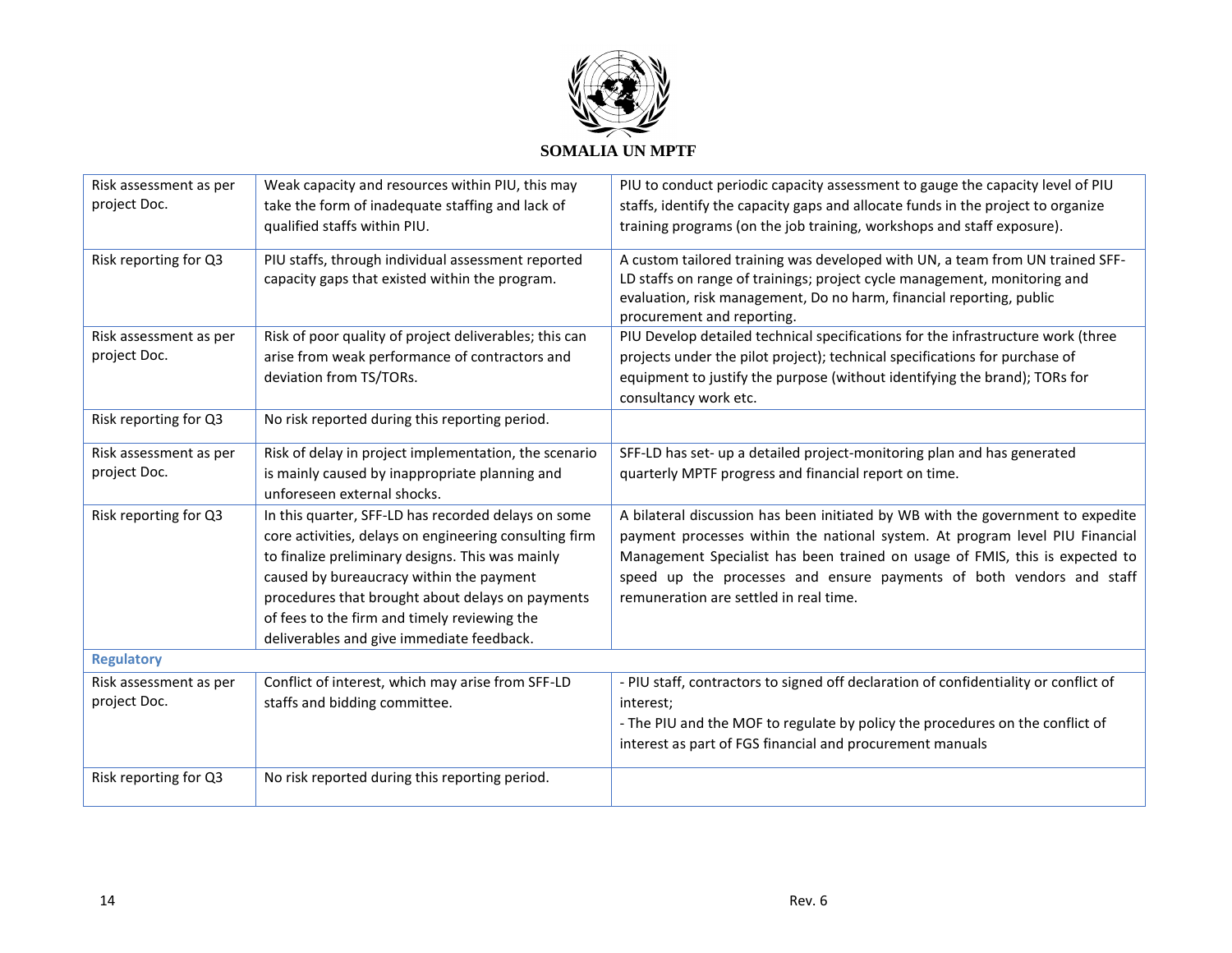

# **ANNEX 2. MONITORING AND OVERSIGHT ACTIVITIES**

| <b>Monitoring Activity</b>         | <b>Date</b>            | <b>Description &amp; Comments</b>                                                                 | <b>Key Findings / Recommendations</b>                                                                                                   |
|------------------------------------|------------------------|---------------------------------------------------------------------------------------------------|-----------------------------------------------------------------------------------------------------------------------------------------|
| Programme oversight                |                        | No such activity was reported on this quarter.                                                    |                                                                                                                                         |
| field monitoring visit             |                        |                                                                                                   |                                                                                                                                         |
| Program Steering                   | 19 <sup>th</sup> July  | The SC for SFF-LD met for the first time in 2016, to discuss the                                  | In the meeting, SC discussed and approved key items; PIU annual                                                                         |
| Committee meeting                  | 2016                   | achievements made and challenges encountered in SFF Norway                                        | Work plan, PIU Annual operational budget, PIU procurement plan,                                                                         |
|                                    | 17th Oct               | project and are on the same page on how the SFF-LD program is                                     | suggested Next phases of SFF-LD regional interventions and lastly                                                                       |
|                                    | 2016                   | structured.                                                                                       | and most importantly SC TOR.                                                                                                            |
|                                    |                        | The second meeting done by the SC was to review budget and                                        |                                                                                                                                         |
|                                    |                        | work plan developed by PIU. Also agree on the set of areas where                                  |                                                                                                                                         |
|                                    |                        | project implementations would happen, heavily guided by                                           |                                                                                                                                         |
|                                    |                        | program criteria for engagement.                                                                  |                                                                                                                                         |
| Audit                              |                        | No auditing exercise happened in this reporting period.                                           |                                                                                                                                         |
| <b>Independent Evaluation</b>      |                        | The program is at its inception stage; independent evaluation will                                |                                                                                                                                         |
|                                    |                        | be done once core activities records implemented. The project                                     |                                                                                                                                         |
|                                    |                        | evaluation is planned for Q3 of 2017.                                                             |                                                                                                                                         |
| Engineering site visit             | 4 <sup>th</sup> August | A team of engineers led by SFF-LD engineer went to visit Kismayo                                  | In the site visit, Ecotech Engineers, SFF-LD engineers and Jubbaland                                                                    |
| (Kismayo)                          | 2016                   | to kick-start the preliminary and detailed design of the district                                 | authorities came to an agreement to the design of a 3 separate                                                                          |
|                                    |                        | and regional Court.                                                                               | buildings composed of offices, auditoriums having judges'                                                                               |
|                                    |                        |                                                                                                   | platforms, latrines, parking area, entrance and exit gates. Aside                                                                       |
|                                    |                        |                                                                                                   | from that, it was decided the design should also include rainwater                                                                      |
|                                    |                        |                                                                                                   | storage reservoir.                                                                                                                      |
|                                    |                        |                                                                                                   |                                                                                                                                         |
|                                    |                        |                                                                                                   | What followed the brief meeting was a site visit by SFF-LD staffs                                                                       |
| Engineering site visit<br>(Baidoa) | 3rd, August<br>2016    | A kick off meeting was held in BRA offices, for the design of work<br>for Banadir Solar Projects. | accompanied by ECOTECH engineers and Banadir Officials. In an                                                                           |
|                                    |                        |                                                                                                   | effort to harmonize the Solar projects in Banadir region, an                                                                            |
|                                    |                        |                                                                                                   | agreement was made, whereby BRA team to provide specifications<br>of the poles, solar panels and batteries. Additionally, it was agreed |
|                                    |                        |                                                                                                   | that the solar poles to have concrete base to withstand damage.                                                                         |
| <b>Stakeholder Review</b>          |                        | Consultation activities have taken place during Q4 of 2016 to                                     |                                                                                                                                         |
| Consultation                       |                        | identify the phase II projects (as mentioned above)                                               |                                                                                                                                         |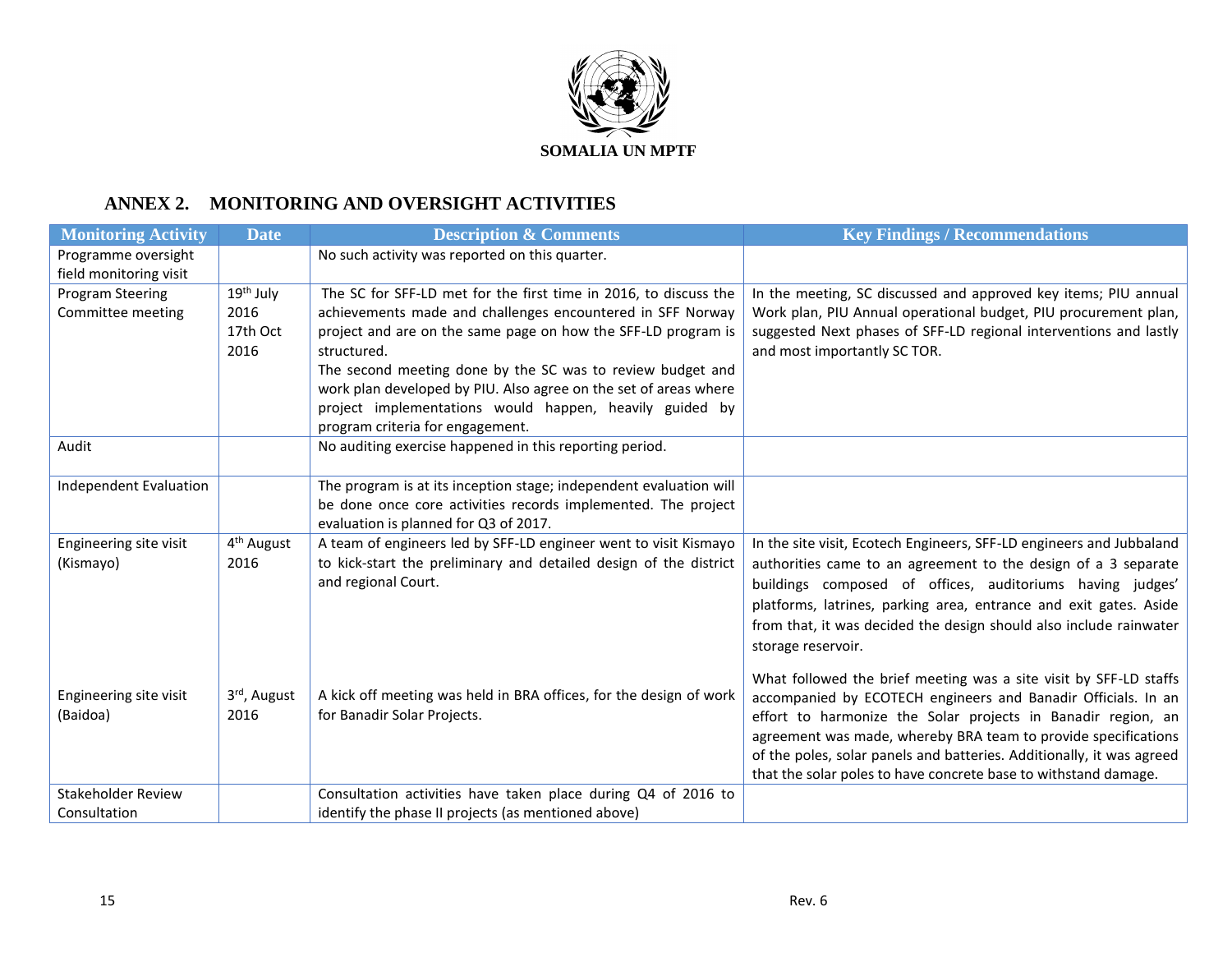

# **ANNEX 3. TRAINING DATA**

|   | <b>Target Group</b>                                       |               | <b>Dates</b>               | # of participants |             |       | Title of the training                                                                                                                                                                                                                                                                                                                                                                                                                                                                                                                                                                                                                                                                                                                                                                                                                                | <b>Location of</b><br>training | <b>Training</b><br>provider                                        |
|---|-----------------------------------------------------------|---------------|----------------------------|-------------------|-------------|-------|------------------------------------------------------------------------------------------------------------------------------------------------------------------------------------------------------------------------------------------------------------------------------------------------------------------------------------------------------------------------------------------------------------------------------------------------------------------------------------------------------------------------------------------------------------------------------------------------------------------------------------------------------------------------------------------------------------------------------------------------------------------------------------------------------------------------------------------------------|--------------------------------|--------------------------------------------------------------------|
| # | <b>Ministry.</b><br><b>District or</b><br><b>UN</b> staff | <b>Others</b> |                            | M                 | $\mathbf F$ | Total |                                                                                                                                                                                                                                                                                                                                                                                                                                                                                                                                                                                                                                                                                                                                                                                                                                                      |                                |                                                                    |
|   | PIU, MoF and<br>other<br>government<br>officials          |               | 18-22<br>September<br>2016 | 5                 | 3           | 8     | <b>Programme/Project Cycle Management</b><br>General overview of Programme/Project Cycle<br>Justifying & defining a project<br>Initiating a project<br>✓<br>Implementing a project<br>Closing a project<br>✓<br><b>FGS Public Procurement procedures</b><br><b>General Procurement Overview</b><br>✓<br><b>Procurement Ethics</b><br><b>Procurement Methods</b><br>✓<br>How to write good Technical Specifications, Terms<br>✓<br>of Reference and Work requirements<br><b>Bidding documents</b><br>✓<br><b>Bidding process</b><br>✓<br><b>Bid Evaluations</b><br>Contract award and management<br>✓<br><b>Monitoring, Evaluation and Reporting</b><br>Situating M&E in PCM<br>Results chain<br>Intervention logic<br>Log Frame<br>Theory of Change<br>Indicators (SMART, KISS)<br>Monitoring Plan (exercise): designing national<br>window M&E plan | <b>UNSOM</b><br>compound       | <b>UN</b><br>Merita Jorgo<br>Liam Perret<br>Aleksandra<br>Risteska |